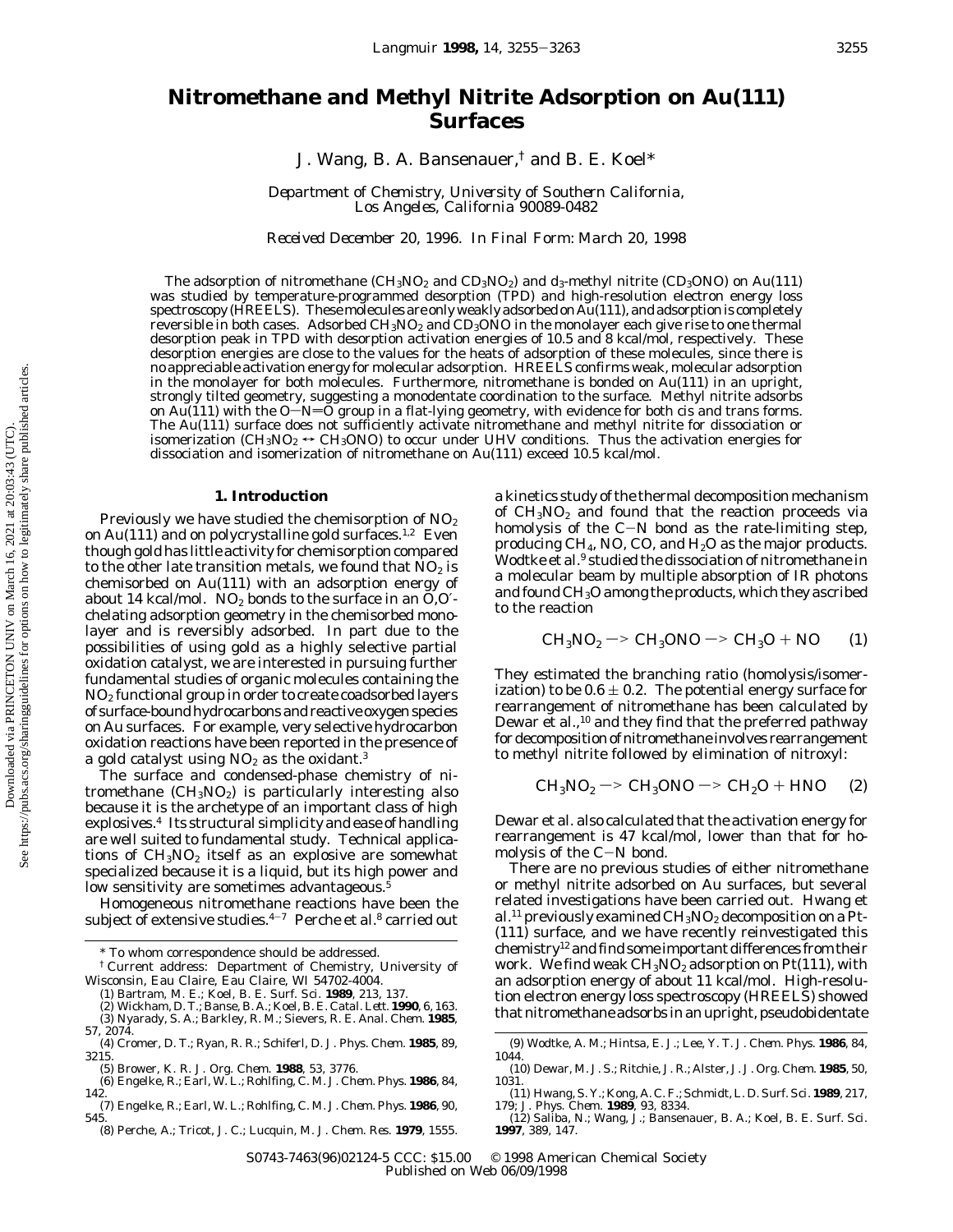adsorption geometry using the  $NO<sub>2</sub>$  group, such that the Pt-O bonds are not equivalent. About 25% of the chemisorbed monolayer decomposes during temperatureprogrammed desorption (TPD), with evolution of  $H_2O$ , HCN, NO, and CO (and no methane) into the gas phase. On the Pt(111) surface, extensive cleavage of the  $C-N$ bond does not occur even though it is the weakest bond in gas-phase nitromethane. Hwang et al. $11$  also reported on  $CH<sub>3</sub>NO<sub>2</sub>$  decomposition on  $Rh(111)$ , and they found complete decomposition in the monolayer to form  $CO$ ,  $N_2$ ,  $H<sub>2</sub>$ , and  $CO<sub>2</sub>$  as major gas-phase products from complete dissociation of the C $-N$  and N $-O$  bonds. Benziger<sup>13</sup> studied adsorption of  $CH<sub>3</sub>NO<sub>2</sub>$  on clean and oxygenpredosed Ni(111) by TPD and Fourier transform-reflection-absorption infrared spectroscopy (FT-RAIRS). He reported that  $CH<sub>3</sub>NO<sub>2</sub>$  decomposed on  $Ni(111)$  to produce the major products  $HCN$ ,  $H<sub>2</sub>$ , and adsorbed oxygen, while the oxygen-predosed  $Ni(111)$  was largely inert to  $CH<sub>3</sub>$ - $NO<sub>2</sub>$  reaction. He proposed that  $CH<sub>3</sub>NO<sub>2</sub>$  adsorbs on the Ni surface via the oxygen in the nitro group, reducing the <sup>N</sup>-O bond order from 1.5 to 1. Adsorption thus weakens the N-O bond so that it is broken more easily than the <sup>C</sup>-N bond.

Recently, Pressley et al.14 found no thermal dissociation of methyl nitrite on Ag(111) but used electron and photon activation to cause reaction. They observed NO, methane, and formaldehyde products after irradiation. Heating to 500 K left a clean Ag(111) surface. We have also investigated methyl nitrite  $(CH<sub>3</sub>ONO$  and  $CD<sub>3</sub>ONO$ adsorption on  $Pt(111).<sup>15</sup>$  Molecular adsorption occurs at 100 K, but methyl nitrite completely decomposes upon heating to 190 K, evolving mostly NO, H<sub>2</sub>, and CO, but with some  $CH<sub>3</sub>OH$  desorbed at high coverages. No other studies of methyl nitrite chemistry on metals have been done.

In this paper, we report on the adsorption of nitromethane and methyl nitrite on Au(111) studied by means of AES, TPD, and HREELS. We find that both of these molecules are only weakly, molecularly adsorbed on this surface, and we determine some aspects of the adsorption geometry. Au does not activate eithermolecule for dissociation or isomerization under UHV conditions.

## **2. Experimental Section**

The experiments were performed in a UHV chamber which has been described previously.2 This system has a base pressure of  $6 \times 10^{-11}$  Torr and was equipped with the instrumentation necessary to perform AES, TPD, HREELS, and low-energy electron diffraction (LEED). The Au(111) crystal could be heated resistively to 1200 K and cooled to 100 K by direct contact of the crystal mounting block with a liquid nitrogen reservoir. The temperature of the Au(111) crystal was monitored directly by means of a Chromel-Alumel thermocouple. The Au(111) was cleaned by Ar<sup>+</sup> sputtering at 880 K, under an Ar pressure of 5  $\times$  10<sup>-5</sup> Torr and then annealed at 1000 K for 5-10 min. The sample treated in this way showed a good  $(1 \times 1)$  LEED pattern, and no carbon could be detected by AES.

TPD experiments were performed with the sample in lineof-sight of the mass spectrometer ionizer. A heating rate of  $\sim$ 5 K/s was used in the TPD experiments. Signals at 2, 16, 18, 27, 28, 30, 32, 46, 61, and 64 amu corresponding to  $H_2$ , CH<sub>4</sub>, H<sub>2</sub>O, HCN, CO, NO, NO<sub>2</sub>, and CH<sub>3</sub>NO<sub>2</sub> products were examined in preliminary TPD experiments.

All HREELS spectra were taken with the sample at 110-<sup>115</sup> K, typically with a resolution of about  $75 \text{ cm}^{-1}$ , a count rate of <sup>5</sup>-35 kcps, and an incident beam energy of 3 eV.



**Figure 1.** CH<sub>3</sub>NO<sub>2</sub> TPD spectra after CH<sub>3</sub>NO<sub>2</sub> exposures on Au(111) at 115 K: (a) 0.07 L; (b) 0.14 L; (c) 0.21 L; (d) 0.9 L; (e) 1.35 L; (f) 6 L.

Nitromethane (99+%, Aldrich) and methyl nitrite were degassed by several freeze-pump-thaw cycles before dosing. *d*3-Methyl nitrite was synthesized according to a standard method<sup>16</sup> and checked for purity. Nitromethane and methyl nitrite were dosed onto the Au(111) surface at 115-120 K through a leak valve connected to a microchannel plate array to form a directed beam gas doser. In this paper, we assume a doser enhancement factor of 50, and no correction is made for ion gauge sensitivity.

#### **3. Results**

**3.1. Temperature-Programmed Desorption.***3.1.1. Nitromethane.* Thermal desorption spectra of  $CH<sub>3</sub>NO<sub>2</sub>$ following exposures of  $CH<sub>3</sub>NO<sub>2</sub>$  on Au(111) at 115 K are shown in Figure 1. At low exposures, only one  $CH<sub>3</sub>NO<sub>2</sub>$ peak is observed at 175 K. This state grows in intensity at constant peak temperature with increasing exposures until about 0.9 L, where it saturates in size. The desorption activation energy  $E_d$  for this state, which we assign to the monolayer, is estimated to be 10.5 kcal/mol from Redhead analysis by assuming first-order desorption kinetics and a preexponential factor of  $10^{13}$  s<sup>-1</sup>. Following larger exposures of  $CH_3NO_2$ , another desorption peak developed initially at 153 K and then shifted to higher temperatures with increasing exposures. This behavior and the identical leading edge rates of these curves indicate zero-order desorption kinetics for this state, and we assign it to the physisorbed multilayer of  $CH<sub>3</sub>NO<sub>2</sub>$ . The activation energy for desorbing the multilayer is about 9 kcal/mol.

During these TPD studies, no other peaks associated with  $H_2$ ,  $O_2$ ,  $CH_4$ ,  $H_2O$ , HCN, CO, NO, and NO<sub>2</sub> (except those expected from  $CH<sub>3</sub>NO<sub>2</sub>$  cracking in the mass spectrometer ionizer) were observed. Also, AES analysis following the TPD experiments could not detect any decomposition products and showed only clean Au signals. This indicates that  $CH<sub>3</sub>NO<sub>2</sub>$  adsorption is completely reversible and decomposition does not occur on Au(111)

under UHV conditions. (13) Benziger, J. B. *Appl. Surf. Sci.* **<sup>1984</sup>**, *<sup>17</sup>*, 309. (14) Pressley, L. A.; Pylant, E. D.; White, J. M. *Surf. Sci*. **1996**, *367*, 1.

<sup>(15)</sup> Peck, J. W.; Beck, D.; Mahon, D.; Koel, B. E. *Surf. Sci.*, in press. (16) Rook, F. L. *J. Chem. Eng. Data* **1982**, *27*, 72.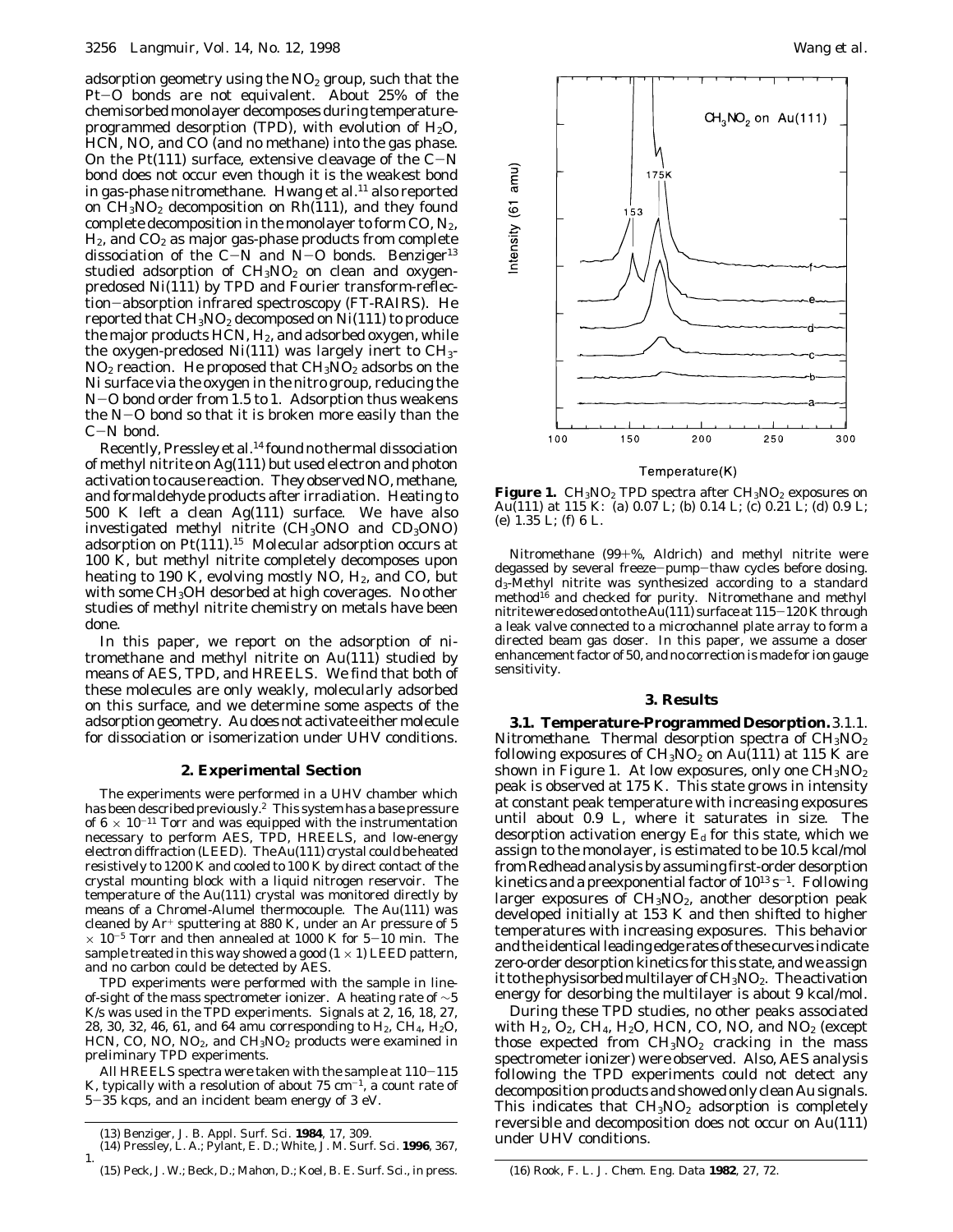

**Figure 2.** CD<sub>3</sub>ONO TPD spectra after CD<sub>3</sub>ONO exposures on Au(111) at 120 K; (a) 0.9 L; (b) 0.225 L; (c) 0.45 L; (d) 0.9 L.

The low desorption temperature and concomitant small value of *E*<sup>d</sup> indicate that the chemisorption bonding interaction between adsorbed  $CH<sub>3</sub>NO<sub>2</sub>$  and the Au(111) surface is quite weak, about 10.5 kcal/mol. Since we can assume that this weak molecular adsorption is not appreciably activated, the value for  $E<sub>d</sub>$  corresponds closely to the adsorption energy or chemisorption bond energy. The adsorption behavior of  $CH<sub>3</sub>NO<sub>2</sub>$  on Au(111) can be compared with that in our previous study of the adsorption of  $NO<sub>2</sub>$  on the Au(111) surface.<sup>1</sup> For chemisorbed  $NO<sub>2</sub>$ , a desorption peak at 235 K was observed which corresponds to an adsorption energy of about 14 kcal/mol. This was surprising to us, since we had expected a similar adsorption energy for  $CH<sub>3</sub>NO<sub>2</sub>$ . Evidently, the weaker adsorption of  $CH_3NO_2$  is due to the methyl group in  $CH_3NO_2$ , which weakens the bonding capability of the oxygen atoms with the surface compared to  $NO<sub>2</sub>$ .

*3.1.2. Methyl nitrite.* Figure 2 shows the TPD spectra of perdeutero-methyl nitrite  $(CD_3ONO)$  after increasing CD3ONO exposures on Au(111) at 120 K. A low-temperature peak at 138 K developed immediately at the lowest exposures, and this peak can be saturated using higher exposures. Physisorbed multilayers of methyl nitrite were not observed because they desorb at about 115 K, $^{14}$  a temperature that is lower than the dose temperature we used. The peak at 138 K does not shift with increasing exposure, indicating lateral interactions do not change much with coverage, possibly due to 2D clustering at low coverages. This desorption peak temperature can be used to estimate an  $E_d$  of about 8 kcal/mol for methyl nitrite in the monolayer. Another weak desorption feature centered near 200 K is due to electron-induced dissociation (EID)17 of methyl nitrite in the monolayer during TPD. EID is a particularly significant problem for these TPD spectra because of the large EID cross-section for weakly adsorbed species, in this casemethyl nitrite. An increasing amount of  $NO<sub>2</sub>$  was also detected for larger exposures, consistent with this effect. At low coverages, we did not



Energy Loss (cm<sup>-1</sup>)

Figure 3. HREELS spectra of multilayer films of CH<sub>3</sub>NO<sub>2</sub> and  $CD_3NO_2$  on Au(111) at 115 K. The condensed multilayer of CH<sub>3</sub>NO<sub>2</sub> was from a dose of 10.5 L ( $\sim$ 11 layers thick), and the film of  $CD_3NO_2$  was from a dose of 2.4 L (∼2.7 layers thick). For comparison, we also show a FT-RAIRS spectrum of a thick film of  $CH_3NO_2$  condensed on an oxygen-predosed Mo(100) surface.

**Table 1. Assignment of the HREELS Spectra for Adsorbed Nitromethane***<sup>a</sup>*

|                                          | $CH_3NO218$ |            | $CH3NO2$ on Au(111) |             |  |
|------------------------------------------|-------------|------------|---------------------|-------------|--|
| assignment $^b$                          | IR(liquid)  | IR(solid)  | multilayer          | monolayer   |  |
| $v_{\rm as}(C-H)$                        | 3040 (2300) | 3072, 3037 | 3070                | 3050        |  |
|                                          |             |            | (2240)              |             |  |
| $v_s(C-H)$                               | 2946 (2189) | 2962, 2948 | 2950                | (2125)      |  |
| $v_{as}(\text{NO}_2)$                    | 1558 (1544) | 1561       | 1555 (1555)         | 1555 (1530) |  |
| $\delta_{\rm as}$ (CH <sub>3</sub> )     | 1423 (1073) | 1438.1426  |                     |             |  |
|                                          |             |            | 1415 (1045)         | 1420 (1055) |  |
| $\delta$ <sub>s</sub> (CH <sub>3</sub> ) | 1402 (1039) | 1409.1405  |                     |             |  |
| $v_s(NO_2)$                              | 1378 (1391) | 1374.1373  | (1415)              | (1380)      |  |
| $r(CH_3)$                                | 1098 (880)  | 1104.1102  | 1120 (880)          | 1110 (890)  |  |
| $\nu(C-N)$                               | 916 (895)   | 919, 913   | 915                 | 910         |  |
| $\delta_{\rm s}({\rm NO}_2)$             | 654 (626)   | 662.660    | 660 (625)           | 640 (620)   |  |
| r(NO <sub>2</sub> )                      | 479 (431)   | 482        | 475 (480)           | 480 (465)   |  |

*a* Values for CD<sub>3</sub>NO<sub>2</sub> shown in parentheses.  $\frac{b}{v}$  *v* = stretching;  $\delta$  $=$  bending;  $r =$  rocking.

detect any decomposition products desorbed in TPD. Methyl nitrite does not thermally decompose on Au(111) under UHV conditions.

**3.2. High-Resolution Electron Energy Loss Spectroscopy.** *3.2.1. Nitromethane.* As a benchmark for the monolayer spectra, we show in Figure 3 a comparison of the vibrational spectra from HREELS of  $CH_3NO_2$  and  $CD_3$ -NO2 multilayers on Au(111) and an FT-RAIRS spectrum of a CH<sub>3</sub>NO<sub>2</sub> multilayer on an oxygen-precovered Mo(100) surface. Assignments of all of the molecular vibrations are given in Table 1, and these are made by comparison with the liquid and solid-phase IR spectra<sup>18</sup> and the H,D isotopic shifts. The HREELS data for adsorbed nitromethane films agree well with the IR data on condensed phases of nitromethane.<sup>18</sup> Upon deuteration, the  $CH<sub>3</sub>$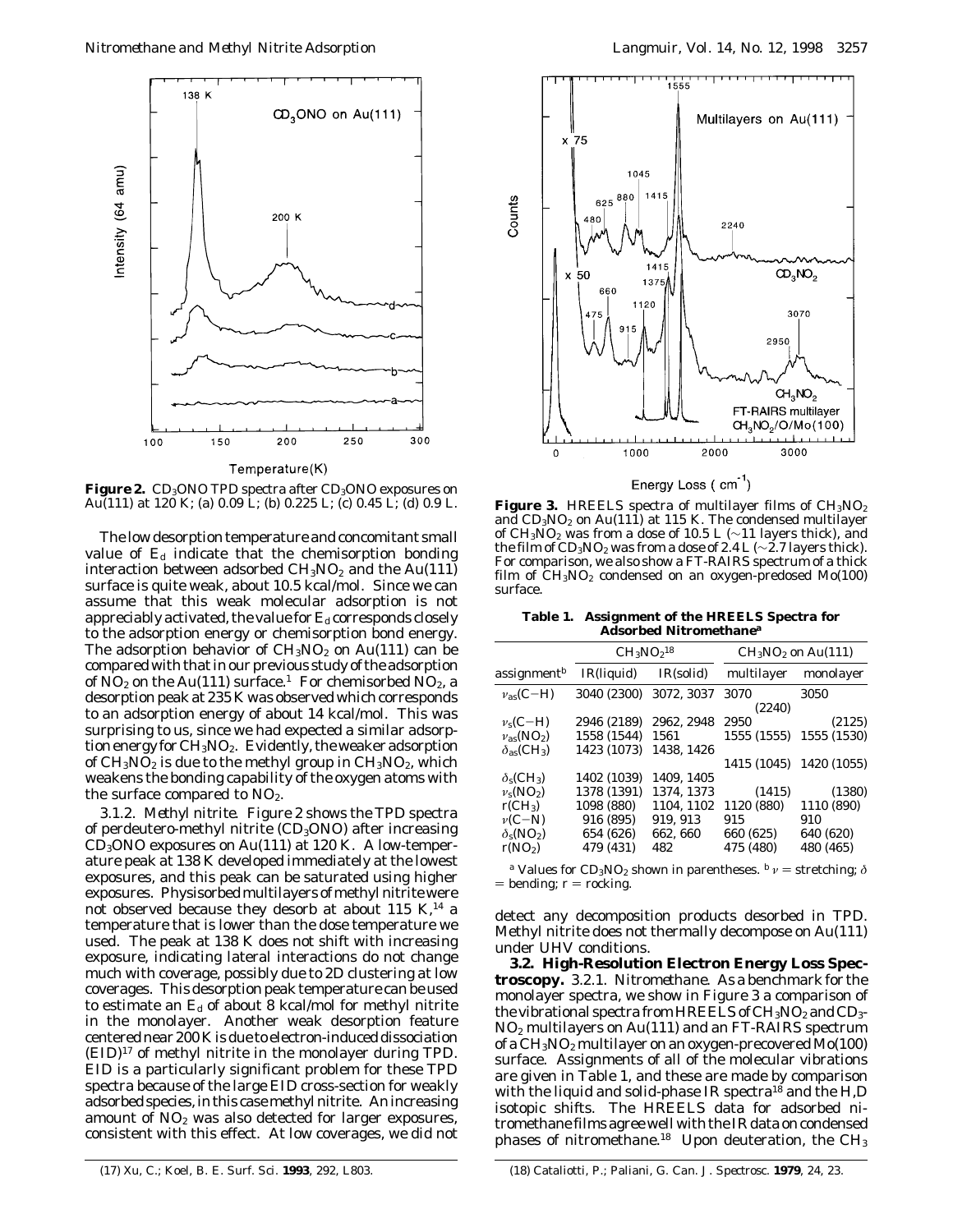

**Figure 4.** HREELS spectra of monolayer and multilayer nitromethane on Au(111). The multilayer was produced by a  $10.5$  L  $\rm CH_3NO_2$  dose, and the monolayer was obtained by heating the substrate covered by a multilayer to 157 K.

bending modes ( $\delta_{as}$ (CH<sub>3</sub>) and  $\delta_{s}$ (CH<sub>3</sub>)) near 1415 cm<sup>-1</sup> are shifted to a peak at 1045  $cm^{-1}$ , and the rocking mode of the CH<sub>3</sub> group (r(CH<sub>3</sub>)) at 1120 cm<sup>-1</sup> is shifted to 880  $cm^{-1}$ . The CH<sub>3</sub>NO<sub>2</sub> peak at 1415 cm<sup>-1</sup> includes symmetric and asymmetric bending modes of CH<sub>3</sub> along with the symmetric stretching mode of  $NO<sub>2</sub>$ . These peaks are not resolved in the HREELS spectra, but they can be resolved at higher resolution using FTIR, as shown at the bottom of Figure 3. In the FT-RAIRS spectrum, the *ν*s(NO2) peak is at 1375 cm<sup>-1</sup>, and the  $\delta_s$ (CH<sub>3</sub>) and  $\delta_{as}$  (CH<sub>3</sub>) peaks are at 1414 and 1420  $cm^{-1}$ , respectively. The IR spectrum demonstrates that the HREELS peak at  $1415 \text{ cm}^{-1}$  for  $CH<sub>3</sub>NO<sub>2</sub>$  should be attributed principally to the  $CH<sub>3</sub>$ bending modes. This explains the large decrease in intensity of this peak in the  $CD<sub>3</sub>NO<sub>2</sub>$  spectra.

Figure 4 compares the HREELS spectra of a monolayer and a physisorbed multilayer of  $CH<sub>3</sub>NO<sub>2</sub>$ . The two spectra have very similar vibrational frequencies, and thus the assignment of the vibrations in themonolayer can be easily done, as shown in Table 1. Figure 5 shows the HREELS spectra for  $CH_3NO_2$  and  $CD_3NO_2$  monolayers on Au(111). The same isotope effects were found as for the multilayer spectra. Clearly  $CH<sub>3</sub>NO<sub>2</sub>$  is adsorbed molecularly on the Au(111) surface and the surface bonding interaction must be weak, hardly perturbing vibrations within themolecule.

Information on the adsorption geometry of adsorbed nitromethane, and hence the nature of the surface chemical bond, was obtained by performing off-specular scattering studies in HREELS and utilizing the surface dipole selection rule. To avoid the complicating overlap of the CH<sub>3</sub> bending modes and the *ν*<sub>s</sub>(NO<sub>2</sub>) mode and obtain reliable intensities for the *ν*<sub>as</sub>(NO<sub>2</sub>) and *ν*<sub>s</sub>(NO<sub>2</sub>) peaks,  $CD_3NO_2$  was utilized. Specular and off-specular HREELS spectra of the  $CD_3NO_2$  monolayer are shown in Figure 6. As can be seen in Table 1, only three peaks $-v_{as}(NO_2)$ ,  $v_s(NO_2)$ , and  $\delta_s(NO_2)$  have no overlapping bands in these spectra so that changes in their intensities can be meaningfully interpreted. Figure 6 shows that the largest



**Figure 5.** HREELS spectra of monolayer CH<sub>3</sub>NO<sub>2</sub> and CD<sub>3</sub>- $N\overline{O}_2$  on Au(111). The monolayers were obtained by heating the substrate covered by the respective multilayers to 157 K.



**Figure 6.** Specular and off-specular ( $\Delta\Theta = 10^{\circ}$ ) HREELS spectra of a monolayer of  $CD_3\text{NO}_2$  on Au(111). The monolayer was obtained by heating a multilayer to 157 K.

change in the off-specular spectrum is for the *ν*<sub>as</sub>(NO<sub>2</sub>) peak at  $1415 \text{ cm}^{-1}$ , which is decreased by about a factor of 4, indicating that it has a significant component due to dipole scattering in the specular spectrum. The elastic peak intensity in this spectrum decreased by a factor of 16. The symmetric  $NO<sub>2</sub>$  stretching peak,  $v<sub>s</sub>(NO<sub>2</sub>)$  at 1380  $cm^{-1}$ , is reduced only slightly by a factor of  $\leq 1.5$  in the off-specular scan. As a result the *ν*as(NO2)/*ν*s(NO2) intensity ratio decreases from ∼5 in the specular scan to ∼2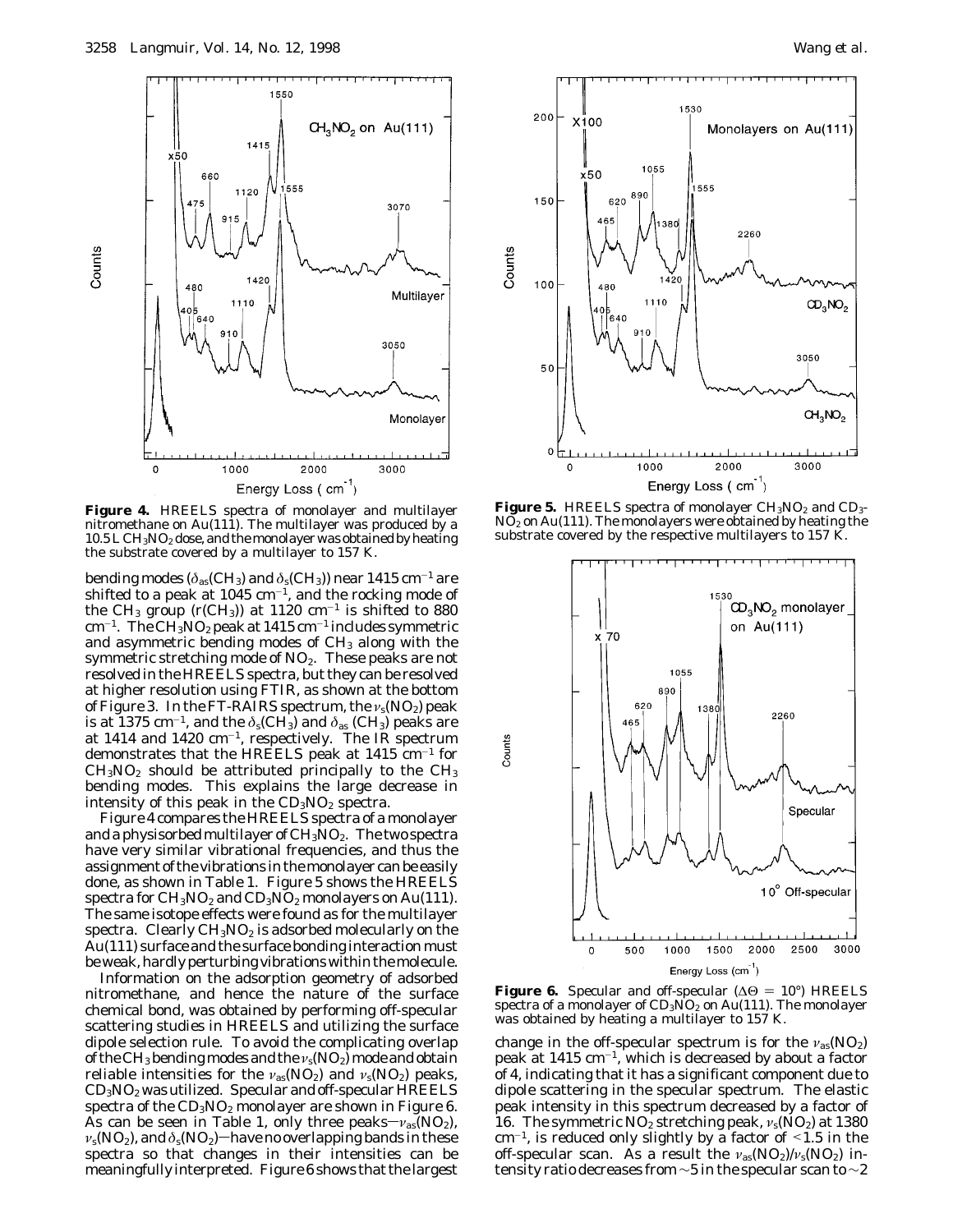

Energy Loss (cm<sup>-1</sup>)

**Figure 7.** HREELS spectrum of adsorbed CD<sub>3</sub>ONO on Au- $(111)$  at 120 K. The CD<sub>3</sub>ONO dose used was 15 L, which produces a maximum coverage of one monolayer at 120 K.



in the off-specular scan. The symmetric  $NO<sub>2</sub>$  bending peak,  $\delta_s(\text{NO}_2)$  at 620 cm<sup>-1</sup>, is not changed in the offspecular spectrum, indicating that it has no significant component due to dipole scattering in the specular spectrum.

In this study, the monolayer was obtained by warming up amultilayer coverage to 157 K. Our ongoing FT-RAIRS studies of this system show that this warm-up procedure does not influence the orientation of nitromethane in the monolayer.

*3.2.2. Methyl Nitrite.* Methyl nitrite is an isomer of nitromethane, as shown in Chart 1. It has an exceptionally weak  $CH<sub>3</sub>O-NO$  bond (42 kcal/mol in the gas phase) which dominates its chemistry both in solution and in the gas phase. It is less stable and more reactive than nitromethane. Methyl nitrite has two conformers, *cis*methyl nitrite and *trans*-methyl nitrite. These conformers exist together at room temperature, although *cis*-methyl nitrite is reported to be more stable.19-<sup>21</sup>

Figure 7 is a HREELS spectrum of a monolayer of CD<sub>3</sub>-ONO. The assignments are given in Table 2 to be consistent with those of the IR spectra of solid-state  $CD<sub>3</sub>ONO<sup>19-21</sup>$  The good agreement of the vibrational frequencies observed for a monolayer of  $CD<sub>3</sub>ONO$  with those of  $CD_3ONO$  in the solid state supports the TPD results that adsorption of methyl nitrite on Au(111) at 120 K is molecular rather than dissociative and that the

**Table 2. Assignment of the HREELS Spectra for Adsorbed d3-Methyl Nitrite***<sup>a</sup>*

|                                 | $CD_3$ ONO IR(solid) <sup>19-21</sup> |                 | $CD3ONO$ monolayer<br>on Au(111) |       |
|---------------------------------|---------------------------------------|-----------------|----------------------------------|-------|
| assignment $^{\mathit{b}}$      | cis                                   | trans           | cis                              | trans |
| $v_{\rm as}(C-D)$               | 2275 (3031)                           | $2180^c (2913)$ | 2275                             | 2155  |
| $v_s(C-D)$                      | $2219c$ (2952)                        | $2038c$ (2823)  |                                  |       |
| $\nu(N=0)$                      | 1610 (1613)                           | $1664^c (1665)$ | 1635                             |       |
| $v_{\rm as}$ (CD <sub>3</sub> ) | $1091c$ (1452)                        | $1055c$ (1444)  |                                  |       |
|                                 |                                       |                 |                                  | 1050  |
| $v_s (CD_3)$                    | 1045 (1406)                           | $1039c$ (1422)  |                                  |       |
| $\nu(C=O)$                      | $897c$ (985)                          | $950^c (1043)$  |                                  | 945   |
| $\nu(N=O)$                      | 798 (838)                             | 775 (806)       |                                  | 790   |
| $\delta$ (ONO)                  | 595 (625)                             | 551 (565)       |                                  | 585   |
| $\delta$ (CON)                  | 307 <sup>c</sup> (351)                | $335^{c} (370)$ |                                  | 310   |
|                                 |                                       |                 |                                  |       |

*a* Values for CH<sub>3</sub>ONO shown in parentheses.  $b$   $\nu$  = stretching;  $\delta$ = bending;  $r$  = rocking. <sup>*c*</sup> Calculated values.<sup>19-21</sup>

bonding to the surface is weak. The assignments in Table 2 could not be made as precisely as those of nitromethane, since two methyl nitrite conformers may coexist and these would have many combination bands and overlapping peaks in HREELS (and even in the IR spectra). At our resolution using HREELS, the only peaks in the spectrum that can be resolved as due to either cis or trans structures are the stretching modes of the methyl group. We tentatively assign the peak at 2275 cm<sup>-1</sup> to  $v_{as}$ (CD) in  $cis$ -CD<sub>3</sub>ONO and the 2155 cm<sup>-1</sup> peak to the same mode in *trans*-CD3ONO, concluding that both *cis* and *trans*methyl nitrite are coadsorbed on the Au(111) surface at 120 K. An assignment of the HREELS spectrum in Figure 7 to only the cis conformer could be made. This would also be consistent with the greater stability of the cis conformer. However, we slightly favor the other interpretation, since the large width  $(285 \text{ cm}^{-1} \text{ fwhm})$  of this unresolved peak indicates that more than two peaks are present in the spectrum.

Quenching experiments show that the equilibrium cis/ trans ratio of  $1.75^{22}$  in the gas phase at 300 K is not strongly altered (1.4  $\pm$  0.25) at low temperatures in an Ar matrix.<sup>20</sup> One can roughly estimate from our HREELS spectrum that there are similar amounts of cis and trans conformers on the basis of the observed relative intensities of the  $v_{\text{as}}(C-H)$  modes of the conformers, assuming similar impact scattering cross-sections and that this mechanism dominates the observed *ν*(CD) intensities. We also found both conformers of methyl nitrite in multilayer adsorption on Pt(111) at 110 K.15

The spectra in Figures 5 and 7 demonstrate the dramatic differences in the HREELS spectra for the two isomeric compounds  $CD_3NO_2$  and  $CD_3ONO$ . Principally, nitromethane has a strong peak at  $1550 \text{ cm}^{-1}$  arising from the asymmetric  $NO<sub>2</sub>$  stretching mode that methyl nitrite does not have. This means that vibrational spectroscopy is a powerful technique to study the isomerization of nitromethane to methyl nitrite and that the studies can be carried out conveniently using HREELS.

**3.3. Warm-Up Studies of Nitromethane.** HREELS warm-up spectra for adsorbed nitromethane are shown in Figure 8. It is evident that the spectra at different temperatures can be assigned completely to nitromethane vibrations and that no methyl nitrite produced via isomerization or coadsorbates due to decomposition were found by HREELS. As the multilayer is annealed, the relative intensity of the *ν*<sub>as</sub>(NO<sub>2</sub>) peak changes, indicating that some structural rearrangement within the multilayer occurs during the annealing process that results in a

<sup>(19)</sup> Ghosh, P. N.; Gunthard, H. H. *Spectrochim. Acta* **1981**, *37A*, 5, 347.

<sup>(20)</sup> Bodenbinder, M.; Ulic, S. E.; Willner, H. *J. Phys. Chem.* **1994**, *98*, 6441.

<sup>(21)</sup> Ghosh, P. N.; Gunthard, H. H. *Spectrochim. Acta* **1981**, *37A*, 1055.

<sup>(22)</sup> Gilman, J. P.; Hseih T.; Meisels, G. G. *J. Chem. Phys.* **1983**, *78*, 3767.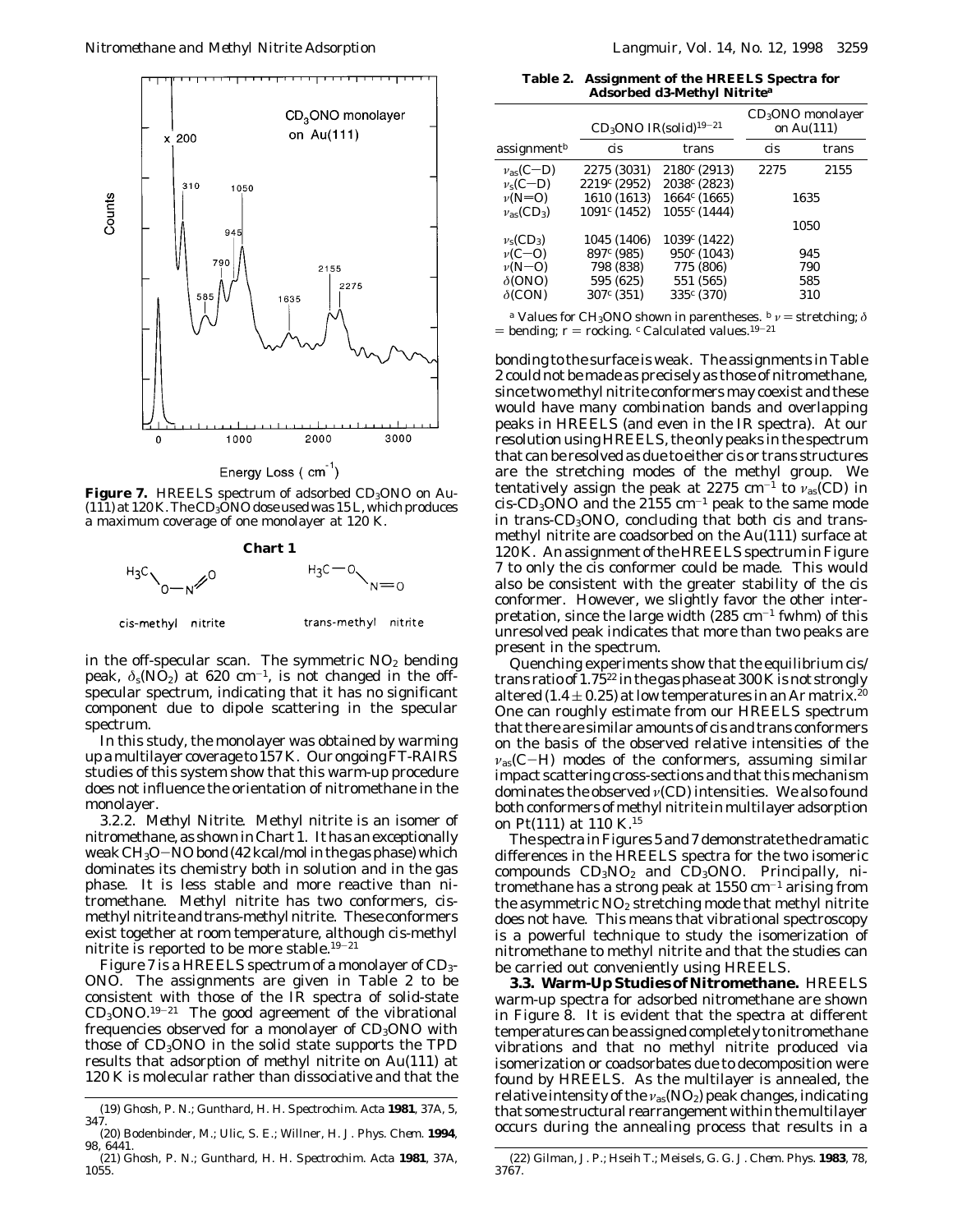

Energy Loss (cm<sup>-1</sup>)

**Figure 8.** HREELS warm-up spectra beginning with a CH3- NO2 multilayer (2.4 L) on Au(111) at 110 K. The sample was heated successively to the temperatures indicated.



greater tilt of the C-N bond away from the surface normal, and more nearly parallel with the surface, or that significant changes occur in the intermolecular interactions that change the dynamic dipole moment. Upon annealing to 155 K, the multilayer desorbs and only the monolayer of  $CH<sub>3</sub>NO<sub>2</sub>$  remains. The primary difference in the spectra is that the peak in the C-H stretching region is much narrower for the monolayer compared to the multilayer. We interpret this as evidence for hydrogen bonding in condensed nitromethane multilayers. Hydrogen bonding among nitromethane molecules has been considered as a bonding force in dimers of liquid nitromethane.23 HREELS spectra show that the surface is clean when the annealing temperature is above 170 K, in agreement with the TPD results. Hence, the Au(111) surface does not sufficiently activate nitromethane or methyl nitrite for dissociation or isomerization to occur under UHV conditions.

# **4. Discussion**

**4.1. Adsorption Geometry of Nitromethane on Au- (111).** The nitromethane molecule effectively exhibits  $C_{2v}$ symmetry in its free (gaseous) state, where the methyl group can be treated as a point mass. It has a strong electron-withdrawing group  $(NO_2)$  and an electron-donating group  $(CH_3)$ . Several resonance structures contribute to a description of nitromethane, as shown in Scheme 1. Electron donation from the  $CH<sub>3</sub>$  group may be used to rationalize the smaller ONO angle (125°) and the longer NO bond (1.224 Å) compared to those of  $NO<sub>2</sub>$  (134.1° and

1.193 Å).<sup>24</sup> Because of the presence of two oxygen atoms, nitromethane can be either a monodentate or a bidentate ligand in inorganic complexes. Both bonding modes (*η*1-  $(0)$  and  $\eta^2(0,0)$ ) are known for nitromethane coordination complexes, $25-27$  and so we can propose several surface structures (linkage isomers) for adsorbed nitromethane, as shown in Figure 9. In Figure 9a-c, nitromethane is bound to the surface with two oxygens  $(\eta^2(0,0))$  in a chelating geometry. Nitromethane in Figure 9a retains two symmetry planes perpendicular to the surface, and thus it possesses  $C_{2v}$  symmetry. The structures in Figures 9b and c show a tilted geometry compared to that in part a with only one symmetry plane perpendicular to the surface, either in themolecular plane for part b or bisecting the molecular plane of nitromethane for part c. Figure 9d shows a special limiting case for part c in which nitromethane is flat-lying on the surface with the molecular plane parallel to the surface (still with only one symmetry plane), bonding through interactions with the oxygens and/or the  $\pi$  orbital. The geometries shown in Figure 9b-d have *Cs* symmetry. Three other adsorption geometries are associated with nitromethane using one oxygen  $(\eta^1(0))$  to bond to the surface. The structures in Figure 9e and f have a symmetry plane (the molecular plane) perpendicular to the surface, but in part  $e$  the  $C-N$ bond is significantly tilted away from the surface normal and in part f the  $C-N$  bond is parallel to the surface. Figure 9g illustrates the geometry if the nitromethane in part e has the molecular plane tilted away from the surface normal. This geometry can be characterized by *C*<sup>1</sup> symmetry. A special limiting case for part g would have nitromethane flat-lying on the surface as in part d. We will now use our HREELS data to gain some important insights into the bonding geometry and orientation of adsorbed nitromethane in the monolayer on Au(111).

The surface selection rule for HREELS can be stated as "only those vibrations which belong to the totally symmetric representations  $\mathrm{A}_1$ ,  $\mathrm{A}^\prime$ , and  $\mathrm{A}$  are observed as fundamentals in dipole scattering".<sup>28</sup> This selection rule applies to specular (dipole) scattering of electrons from molecules adsorbed on metallic surfaces which effectively screen dynamic dipole moments parallel to the surface and strongly reduce excitation of these modes. Table 3 is a correlation table showing how several normal modes of gas-phase nitromethane transform for different symmetries of the adsorbed complex. Here we focus on just three modes,  $v_{as}(\text{NO}_2)$ ,  $v_s(\text{NO}_2)$ , and  $\delta_s(\text{NO}_2)$ , which do not overlap with any other modes in  $CD_3NO_2$ . We chose not to utilize the  $r(NO_2)$  modes in our analysis because we do not have a clear assignment of these peaks. Formate species have an analogous structure to nitromethane, and Haq et al.<sup>29</sup> have used a similar analysis of IR data on the corresponding three modes to determine the adsorption geometry of formate on Ni(110) surfaces.

Our assignment of the adsorption geometry of nitromethane on Au(111) is based mainly on the observation that the asymmetric  $NO_2$  stretching mode,  $v_{as} (NO_2)$ , is dipole active and the dynamic dipole of this mode is not parallel (or nearly parallel) to the surface. The peak due to  $v_{\text{as}}(NO_2)$  is the largest peak in the specular spectrum

<sup>(23)</sup> Paul, R. C.; Kaushal, R.; Pahil, S. S. *J. Ind. Chem. Soc.* **1965**, *42*, 483.

<sup>(24)</sup> Cox, A. P.; Waring, S. *J. Chem. Soc., Faraday Trans.* **1972**, *68*, 1060.

<sup>(25)</sup> Boyer, M.; Jeannin, Y.; Rocchiccioli-Deltcheff, C.; Thouvenot, R. *J. Coord. Chem.* **1978**, *7*, 219. (26) Norbury, A. H.; Sinha, A. I. *Am. Chem. Soc. (A)* **1966**, 1814.

<sup>(27)</sup> Duffin, B.; Wallwork, S. C. *Acta Crystallogr.* **1966**, *20*, 210. (28) Ibach, H.; Mills, D. L. *Electron Energy Loss Spectroscopy and Surface Vibrations*; Academic Press: New York, 1982.

<sup>(29)</sup> Haq, S.; Love, J. G.; Sanders, H. E.; King, D. A. *Surf. Sci.* **1995**, *325*, 230.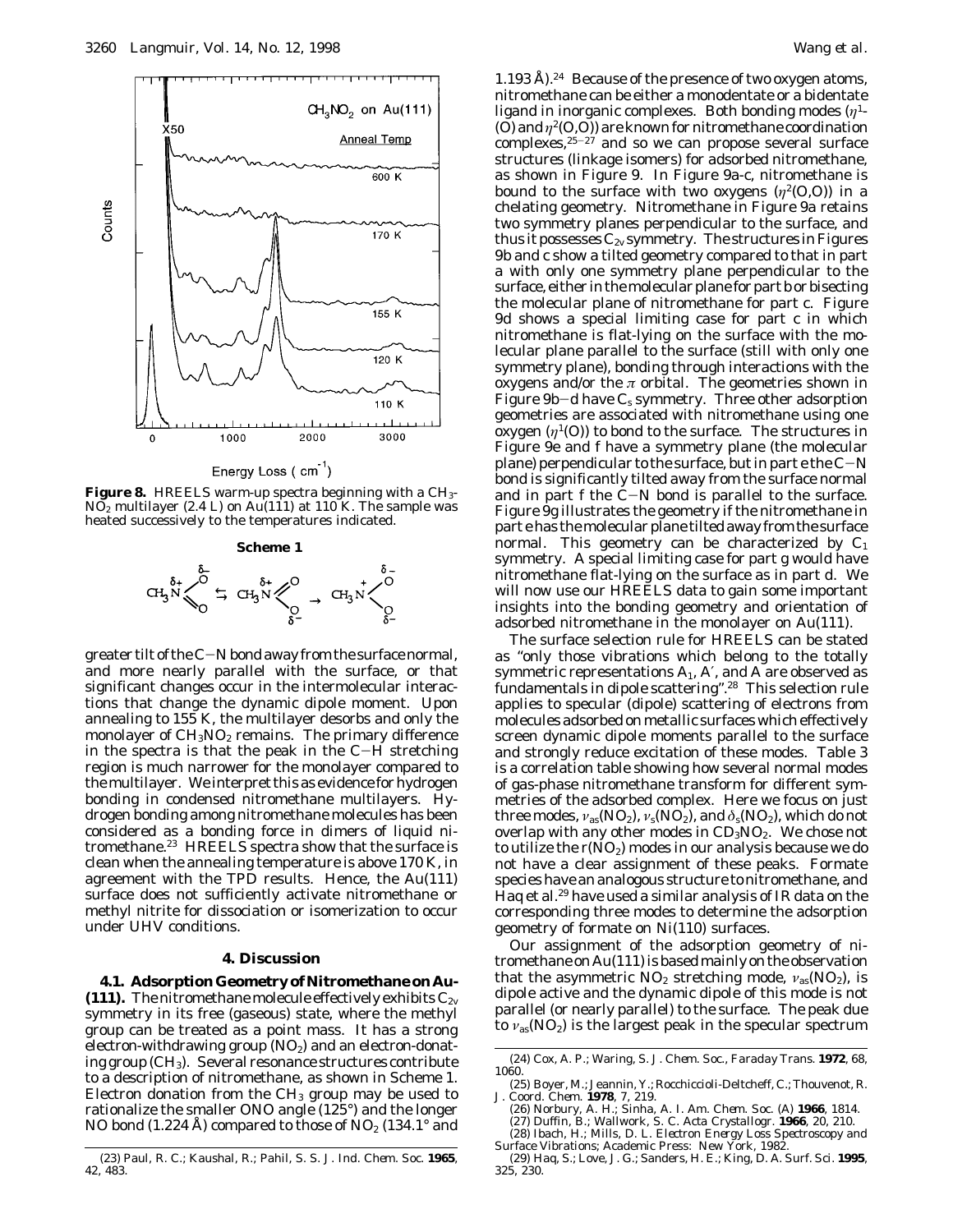

**Figure 9.** Possible adsorption geometries of nitromethane on Au(111) surfaces. Bidentate, chelating geometries include (a) *C*2*<sup>v</sup>* symmetry, (b) *C<sub>s</sub>* symmetry with the molecular plane pependicular to the surface but with CH<sub>3</sub>NO<sub>2</sub> tilted away from the surface normal with two inequivalent Au-O bonds, (c) *Cs* symmetry with two equivalent Au-O bonds but with the molecular plane tilted away from the surface normal, and (d) flat-lying with *Cs* symmetry. Monodentate geometries bonding through one oxygen atom include (e) *Cs* symmetry with the C-N bond strongly tilted away from the surface normal, (f) *Cs* symmetry with the C-N bond parallel to the surface, and (g)  $C_1$  symmetry in which the molecular plane is tilted away from the surface normal.

**Table 3. Correlation Table of Gas-Phase and Adsorbed Nitromethane**

| gas-phase                 | adsorbed nitromethane geometry |                 |                    |                                 |    |                 |           |
|---------------------------|--------------------------------|-----------------|--------------------|---------------------------------|----|-----------------|-----------|
| $CH3NO2 C2v$              | $C_{2v}$ (a)                   | $C_{\rm s}$ (b) | $C_{\rm s}$ (c)    | $C_{\rm s}$ (d) $C_{\rm s}$ (e) |    | $C_{\rm s}$ (f) | $C_1$ (g) |
| $v_{\rm as}(\rm NO_2)$    | В2                             | Aʻ              | $A^{\prime\prime}$ |                                 |    |                 | A′        |
| $v_s(NO_2)$               | A1                             | A'              | A'                 | Aʻ                              | A′ |                 | A         |
| $\delta_{s}(\text{NO}_2)$ | A1                             | A'              |                    |                                 |    |                 | A'        |

and undergoes the largest decrease in intensity in the off-specular scan. In structures a, c, and d in Figure 9, the dynamic dipole of  $v_{\rm as}(\rm NO_2)$  is polarized perpendicular to the mirror plane and parallel to the surface. Also, the correlation diagram in Table 3 shows that the *ν*<sub>as</sub>(NO<sub>2</sub>) vibration is not dipole active for the adsorption geometries a, c, and d since its symmetry representation is  $B_2$  or A''. Thus, we can eliminate the chelating adsorption geometries of structures a, c, and d in Figure 9. Structure b can also be eliminated since the  $O-O$  distance (2.198 Å) forces the oxygens bonding to the surface to be in nearly symmetric sites, causing only a small tilt to the molecular axis, and this is inconsistent with a relatively large dynamic dipole perpendicular to the surface for *ν*as(NO2) in the adsorbed species and weak  $v_s(NO_2)$  and  $\delta_s(NO_2)$ peaks. Further support for this conclusion comes from a comparison to the HREELS spectra of nitromethane adsorbed on Pt(111),<sup>12</sup> where we observed relatively strong  $\delta$ <sub>s</sub>(NO<sub>2</sub>) and  $v_s$ (NO<sub>2</sub>) peaks and assigned the geometry as in part b. This indicates that in adsorbed nitromethane on Au(111) the  $C-N$  bond is significantly tilted away from the surface normal in a monodentate configuration.

For each of the monodentate geometries shown, the correlation table shows that all three vibrational modes are dipole-allowed, since they belong to the A′ or A representation. A consideration of the relative intensities of these allowed modes, however, provides an effective tool for distinguishing between the different adsorption geometries. Geometries that cause the vibrations to generate the greatest dipolemoment change perpendicular to the surface will cause the most intense peaks. For the geometry in Figure 9e, the dynamic dipoles of  $v_s(NO_2)$  and  $\delta$ <sub>s</sub>(NO<sub>2</sub>) are almost parallel to the surface, and conse-

quently they are effectively screened. This structure is the most consistent with the data shown in Figure 6, in which no change was observed for the  $\delta_s(NO_2)$  peak in moving from a specular to off-specular scan. The small decrease in the *ν*<sub>s</sub>(NO<sub>2</sub>) peak could have been due to overlap with the more intense  $v_{as}(\text{NO}_2)$  peak. Given the relatively weak specular scattering measured for this crystal and the limited off-specular data, the bonding geometry is not definitively determined by our study. However, we conclude that nitromethane is bonded to the surface through one oxygen atom in a monodentate configuration, most likely as in structure f with the C-N bond axis nearly parallel to the surface.

One might imagine that if nitromethane was adsorbed on the surface in a monodentate fashion, then the *ν*as- (NO<sub>2</sub>) frequency would shift to higher values and the *ν*<sub>s</sub>-(NO2) frequency would shift to lower values, increasing the  $\nu_{as}(\overline{NO_2})-\nu_s(\overline{NO_2})$  splitting. The increase in the corresponding  $v_{as}(CO_2)-v_s(CO_2)$  splitting is well-known for adsorbed acetate and other carboxylates.30 Thus one might expect that monodentate adsorption of nitromethane would give rise to a larger splitting between the *ν*as(NO2) and  $v_s(NO_2)$  modes compared to that for bidentate adsorption. However, there is no such simple correlation for nitromethane complexes in the inorganic literature. The IR frequencies for two nitromethane complexes are listed in Table 4. In  $[TiCl_4(CH_3NO_2)]_2$ <sup>25</sup> and  $TiCl_4(CH_3 NO<sub>2</sub>$ ,<sup>26</sup> nitromethane bonds to the Ti metal center as a monodentate and bidentate ligand, respectively. In comparing the IR data of these two complexes, there are no remarkable differences, and therefore the *ν*<sub>as</sub>(NO<sub>2</sub>) $v_s(NO_2)$  splitting is not a valid indicator to distinguish the coordination of nitromethane. Another example is the copper(II) nitrate-nitromethane complex,  $Cu(NO<sub>3</sub>)<sub>2</sub>(CH<sub>3</sub> NO<sub>2</sub>$ ).<sup>27</sup> X-ray diffraction reveals that nitromethane is a monodentate ligand and that the  $Cu(II)-O$  bond is quite long at  $2.31$   $\tilde{A}$ . Due to this weak coordination, the nitromethane ligand does not change its structure com-

<sup>(30)</sup> Davydov, A. A. *Infrared Spectroscopy of Adsorbed Species on the Surface of Transition, Metal Oxide*; John Wiley & Sons: New York, 1990.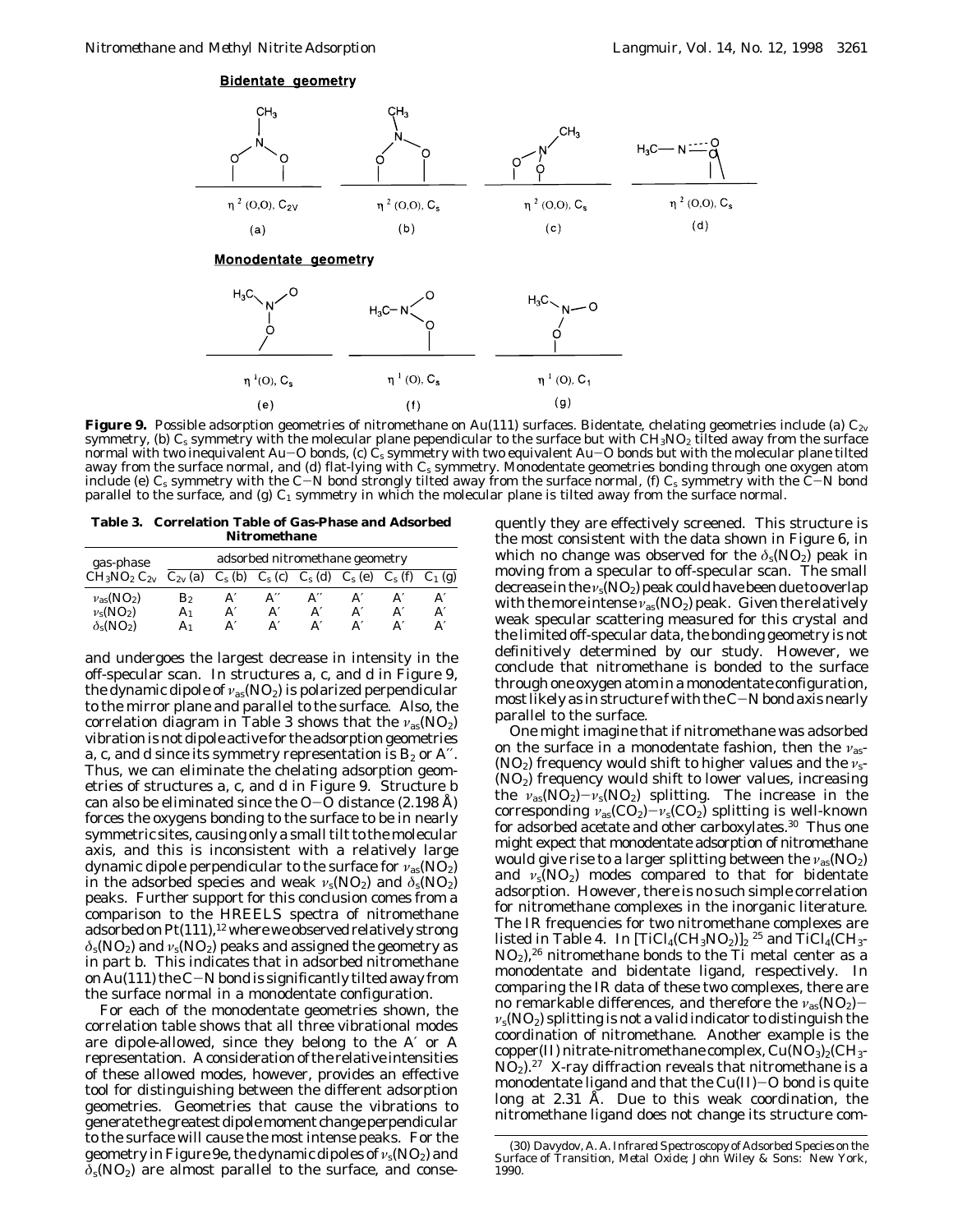**Table 4. Comparison of Vibrational Data for Nitromethane Complexes with Adsorbed Nitromethane on Au(111)**

| mode                                     | $[TiCl_4CH_3NO_2]_2$<br>monodentate<br>$IR^{25}$ (cm <sup>-1</sup> ) | $TiCl4CH3NO2$<br>bidentate<br>$IR^{26}$ (cm <sup>-1</sup> ) | CH <sub>3</sub> NO <sub>2</sub> /Au(111)<br>monolayer<br>$HREELS$ (cm <sup>-1</sup> )<br>(this work) |
|------------------------------------------|----------------------------------------------------------------------|-------------------------------------------------------------|------------------------------------------------------------------------------------------------------|
| $v_{\rm as}(\rm NO_2)$                   | 1553, 1520                                                           | 1570, 1562                                                  | 1555                                                                                                 |
| $\delta_{\rm as}$ (CH <sub>3</sub> )     | 1412                                                                 |                                                             | 1420                                                                                                 |
| $\delta$ <sub>s</sub> (CH <sub>3</sub> ) | 1370                                                                 | 1410                                                        | 1420                                                                                                 |
| $v_s(NO_2)$                              | 1405, 1350                                                           | 1378                                                        | 1380                                                                                                 |
| $rCH_3$                                  | 1100                                                                 | 1100                                                        | 1110                                                                                                 |
| $\nu(C-N)$                               | 880                                                                  | 900                                                         | 910                                                                                                  |
| $\delta_s(NO_2)$                         | 650                                                                  | 655                                                         | 640                                                                                                  |

pared with that of free nitromethane and the two  $N-O$ bond lengths are identical. These examples demonstrate that weak coordination of nitromethane to themetal center does not strongly perturb the structure of nitromethane. Nitrobenzene is another nitro compound that is known to be a weak ligand in coordination complexes and can be bonded both as amonodentate or bidentate ligand. Similar to nitromethane, monodentate and bidentate nitrobenzene in the complexes  $\text{Zn}(\text{PhNO}_2)_n(\text{OTeF}_5)_2$  with  $n = 2$  or  $3^{31}$ displayed identical FTIR spectra.

**4.2. Bonding of Nitromethane and Related Molecules on Au(111).** The bonding between nitromethane and the Au(111) surface is weak, only 10.5 kcal/mol. The primary bonding interaction is dative bonding through one of the oxygen atoms in the  $NO<sub>2</sub>$  group, causing a large tilt of the molecule such that the  $C-N$  bond is nearly parallel to the surface. This bonding interaction does not rehybridize the N atom in nitromethane, since no large shifts in the vibrational spectra were observed. Comparison of the adsorption of nitromethane with that of  $NO<sub>2</sub>$  and  $N<sub>2</sub>O<sub>3</sub>$  on the same Au(111) surface is instructive for interpreting this weak bonding, because all of these molecules have used oxygen in the  $NO<sub>2</sub>$  group to bond to the surface.  $NO<sub>2</sub>$  adsorption and bonding geometry has been studied on Au(111).<sup>1</sup> The heat of adsorption of  $NO<sub>2</sub>$ on Au(111) is 14 kcal/mol, and the adsorption geometry is a bidentate O,O-chelating geometry with  $C_{2v}$  symmetry. Apparently, the methyl group in nitromethane causes a smaller adsorption energy and different adsorption geometry of nitromethane than those for  $NO<sub>2</sub>$ . The  $CH<sub>3</sub>$ group is an electron-donating substituent, and this reduces the interaction with the surface sufficiently to allow one of the oxygen atoms to move away from the surface.

 $N_2O_3$ ,  $ON-NO_2$ , can be formed on the Au(111) surface by the reaction of gas-phase NO with adsorbed chelating  $NO<sub>2</sub>$ .<sup>1</sup> The adsorption energy cannot be measured, since  $N-N$  bond scission occurs at 170 K to leave  $NO<sub>2</sub>$  on the surface, but this establishes a lower limit of about 10 kcal/ mol for the  $N_2O_3$  adsorption energy. Previously the adsorbed  $N_2O_3$  structure was assigned as an O,O-chelating geometry with an overall symmetry of *Cs* for the adsorbed complex.<sup>1</sup> In that work, it was implied that the  $NO<sub>2</sub>$  group in  $N_2O_3$  possessed  $C_{2v}$  symmetry, with dative bonding through both oxygens to the surface. The reduction in symmetry to *C<sub>s</sub>* for the complex makes the *ν*<sub>as</sub>(NO<sub>2</sub>) mode at 1270  $cm^{-1}$  in adsorbed  $N_2O_3$  dipole allowed, but especially in light of our results on nitromethane, it is possible that the strong intensity of this peak indicates a substantial tilt of the adsorbed complex due to a similar weakening of the surface interaction with one of the oxygens.

**4.3. Adsorption Geometry of Methyl Nitrite on Au(111).** The main purposes of this work was to examine whether  $CD_3$ ONO was adsorbed molecularly or dissociatively and whether isomerization between CH<sub>3</sub>ONO and  $CH<sub>3</sub>NO<sub>2</sub>$  could occur on Au(111) under our conditions. These questions have been answered. Some preliminary information can also be gleaned about the bonding geometry of  $CH<sub>3</sub>ONO$  on  $Au(111)$ , and we discuss that here. Details of the bonding geometry of  $CD<sub>3</sub>ONO$  have not been probed adequately, and we are planning additional FT-RAIRS studies at this time.

Rock and Jacox32 have reported gas-phase FTIR spectra of  $CD_3$ ONO between 400 and 4000  $cm^{-1}$ . The intensities of the vibrational modes, including both cis and trans forms, are as follows:  $\nu(N-O)$  at 790 cm<sup>-1</sup> >  $\nu(N=O)$  at 1600-1700 cm<sup>-1</sup> > *ν* (C-O) and *δ*(CD<sub>3</sub>) at 1000 cm<sup>-1</sup>  $\approx$ *δ* (ONO) at 590 cm<sup>-1</sup>  $\gg$  *ν*(C−D) at 2030-2300 cm<sup>-1</sup>. This intensity distribution is quite different from the HREELS spectrum of monolayer  $CD<sub>3</sub>ONO$ . Because TPD clearly shows there is no methyl nitrite decomposition on Au- (111), these intensity changes are mainly attributed to the effect of a preferred orientation of adsorbed methyl nitrite on the surface. The intensity differences arise due to screening of the dynamic dipoles parallel to the Au surface and the enhancement of those perpendicular to the surface. In the HREELS spectrum in Figure 7, the intensities of all of the peaks are comparable to that of the  $\nu(C-D)$  peak, which is usually weak in HREELS and principally arises from impact scattering regardless of the adsorption geometry. This indicates that the dynamic dipoles for many of the molecular vibrations are oriented nearly parallel to the surface plane and that the intensities are weak because of strong screening by the surface of dipole scattering excitation of any of these modes. For example, the strong peak due to  $v(N=0)$  at  $1600-1700$  $cm^{-1}$  in the gas-phase FTIR spectra is very weak in the HREELS spectrum for the adsorbed monolayer. This difference indicates that the  $N=O$  bond in adsorbed methyl nitrite is parallel to the surface. In addition to this, the strongest peak in the gas-phase FTIR spectrum due to  $\nu(N=O)$  at 790 cm<sup>-1</sup> is also very weak for the adsorbate. This shows that the  $N=O$  bond is also parallel to the surface. Therefore methyl nitrite adsorbs in a geometry with the  $O-N=O$  plane lying flat, nearly parallel to the surface.

Our proposed adsorption geometries for *cis-* and *trans*methyl nitrite on Au(111) are shown in parts a and b of Figure 10, respectively. We expect that these structures maximize the van der Waals type physisorption interactions between methyl nitrite molecules and the surface just like those for a large variety of hydrocarbons that also adopt flat-lying geometries on surfaces. Dative bonding interactions that delocalize electrons from lonepair orbitals on the oxygens into Au orbitals also contribute to the adsorption energy. For the cis conformer, the entire molecular plane can be parallel to the surface. However, for the trans conformer, the methyl group does not lie in the plane of the N=O bond and the  $O-CH_3$  bond is inclined from the  $O-N=O$  and surface plane. The energy loss peaks at 310 and 1050 cm-<sup>1</sup> are relatively strong compared to the other peaks in the monolayer spectrum, and this is much different from the gas-phase spectrum where the respective C-O-N bending and *ν*(C-O) modes of *trans*methyl nitrite are weak. Figure 10b illustrates that these vibrations would generate dynamic dipole components perpendicular to the surface and thus could account for these stronger energy loss peaks.

*J. Chem. Soc., Chem. Commun.* **1990**, 576. (32) Rock, F. L.; Jacox, M. E. *J. Mol. Spectrosc.* **1982**, *93*, 101.

<sup>(31)</sup> Hurlburt, P. K.; Kellett, P. J.; Anderson, O. P.; Strauss, S. H.<br>J. Chem. Soc., Chem. Commun. 1990, 576.